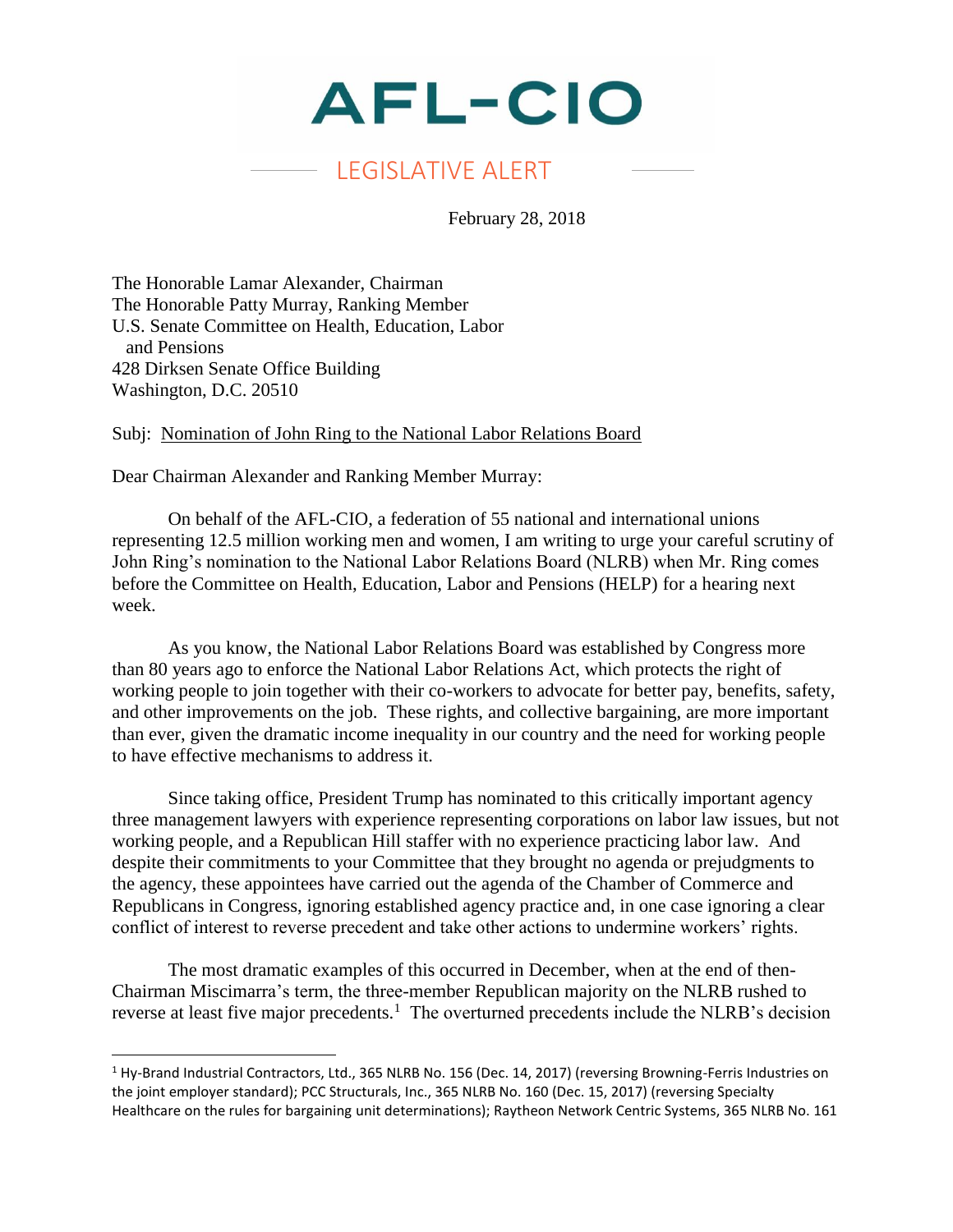in Browning-Ferris Industries, where the NLRB had updated its test for determining whether two employers are joint employers with obligations to collectively bargain with jointly-employed workers. Browning-Ferris was an important decision, given employers' increased reliance on contractors, permatemps, and agency employees. It helped assure that workers would have the opportunity to sit down and bargain with the employer who effectively controls their working conditions. Within just a few months of taking office, Members Emanuel and (now Chairman) Kaplan joined Chairman Miscimarra in the Hy-Brand decision reversing Browning-Ferris. The Republican majority manufactured an opportunity to reverse Browning-Ferris even though it was not necessary to reach the joint employer issue to decide the Hy-Brand case. Worse yet, Member Emanuel ignored a clear conflict of interest, given that his former law firm represents one of the parties in Browning-Ferris, and proceeded to participate in deciding the case and then went on to participate in the Board's decision directing the General Counsel to seek remand of Browning-Ferris itself from the court of appeals. These breaches of ethical duties are now the subject of an Inspector General investigation. *See* [https://www.propublica.org/article/william-emanuel-nlrb](https://www.propublica.org/article/william-emanuel-nlrb-member-is-under-investigation-for-a-conflict-of-interest)[member-is-under-investigation-for-a-conflict-of-interest.](https://www.propublica.org/article/william-emanuel-nlrb-member-is-under-investigation-for-a-conflict-of-interest)

The Miscimarra NLRB also overturned Specialty Healthcare's clear statement of the process for approving bargaining units and opened the door to employers litigating in every case over which workers should be in a bargaining unit when they are seeking to form a union. The three-member Republican majority did so in highly unusual circumstances that reveal the majority's rush to reverse precedent. The Board accepted review of a case and proceeded to use it to reverse Specialty Healthcare without giving the parties notice and an opportunity to file briefs in the case.

The Miscimarra majority also published a Request for Information asking for public comment on whether the NLRB's rules for representation election proceedings, which were adopted to reduce unnecessary litigation and streamline the election process, should be repealed or changed. The two Democratic appointees on the NLRB dissented, saying there was no reason to upset a system that has worked well and achieved its intended purpose.

Meanwhile, President Trump's appointee to be General Counsel of the agency, Peter Robb, has pursued radical and destructive ideas to reorganize the agency's field operations without the benefit of input from stakeholders, including working people and their representatives. *See* [https://www.nytimes.com/2018/01/25/business/economy/labor-board.html.](https://www.nytimes.com/2018/01/25/business/economy/labor-board.html) Robb has also issued memoranda to the field making clear his intention to seek reversal of Obama-era precedent for no other reason than that they were decided during the prior Administration. He has encouraged employers to take aggressive efforts to unwind bargaining unit determinations made while Specialty Healthcare was governing law, even where employees

American Federation of Labor and Congress of Industrial Organizations

815 16th St., N.W. • Washington, D.C. 20006 • 202-637-5000 • www.aflcio.org

**RICHARD L. TRUMKA** PRESIDENT

 $\overline{\phantom{a}}$ 

**ELIZABETH H. SHULER** SECRETARY-TREASURER

**TEFERE GEBRE** EXECUTIVE VICE PRESIDENT

<sup>(</sup>Dec. 15, 2017) (reversing E.I. du Pont de Nemours and expanding employers' ability to make unilateral changes); The Boeing Company, 365 NLRB No. 154 (Dec. 14, 2017) (loosening the rules on employer handbooks that contain language that chills workers from engaging in concerted activity); UMPC, 365 NLRB No. 153 (Dec. 11, 2017) (overruling precedent to allow "unilateral settlements" over the charging party's objections).